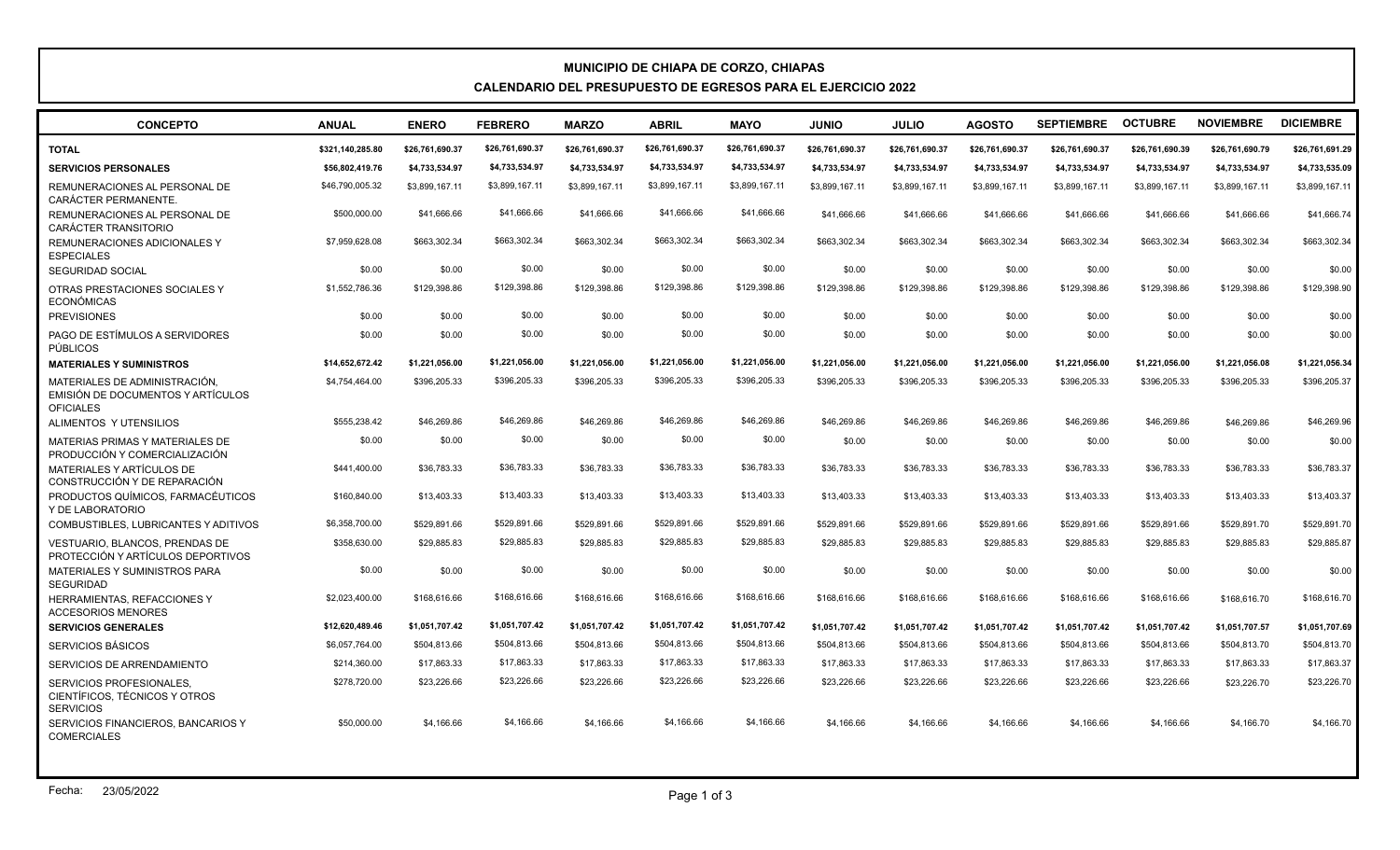## **MUNICIPIO DE CHIAPA DE CORZO, CHIAPAS CALENDARIO DEL PRESUPUESTO DE EGRESOS PARA EL EJERCICIO 2022**

| <b>CONCEPTO</b>                                                                 | <b>ANUAL</b>    | <b>ENERO</b>   | <b>FEBRERO</b> | <b>MARZO</b>   | <b>ABRIL</b>   | <b>MAYO</b>    | <b>JUNIO</b>   | <b>JULIO</b>   | <b>AGOSTO</b>  | <b>SEPTIEMBRE</b> | <b>OCTUBRE</b> | <b>NOVIEMBRE</b> | <b>DICIEMBRE</b> |
|---------------------------------------------------------------------------------|-----------------|----------------|----------------|----------------|----------------|----------------|----------------|----------------|----------------|-------------------|----------------|------------------|------------------|
| SERVICIOS DE INSTALACIÓN.<br>REPARACIÓN. MANTENIMIENTO Y<br><b>CONSERVACIÓN</b> | \$1,491,880.00  | \$124,323.33   | \$124,323.33   | \$124,323.33   | \$124,323.33   | \$124,323.33   | \$124,323.33   | \$124,323.33   | \$124,323.33   | \$124,323.33      | \$124,323.33   | \$124,323.33     | \$124,323.37     |
| SERVICIOS DE COMUNICACIÓN SOCIAL Y<br>PUBLICIDAD                                | \$325,320.00    | \$27,110.00    | \$27,110.00    | \$27,110.00    | \$27,110.00    | \$27,110.00    | \$27,110.00    | \$27,110.00    | \$27,110.00    | \$27,110.00       | \$27,110.00    | \$27,110.00      | \$27,110.00      |
| SERVICIOS DE TRASLADO Y VIÁTICOS                                                | \$619,780.00    | \$51,648.33    | \$51.648.33    | \$51,648.33    | \$51.648.33    | \$51,648.33    | \$51.648.33    | \$51,648.33    | \$51,648.33    | \$51,648.33       | \$51,648.33    | \$51,648.33      | \$51,648.37      |
| <b>SERVICIOS OFICIALES</b>                                                      | \$2,535,000.00  | \$211,250.00   | \$211,250.00   | \$211,250.00   | \$211,250.00   | \$211,250.00   | \$211,250.00   | \$211,250.00   | \$211,250.00   | \$211,250.00      | \$211,250.00   | \$211,250.00     | \$211,250.00     |
| OTROS SERVICIOS GENERALES                                                       | \$1,047,665.46  | \$87,305.45    | \$87,305.45    | \$87,305.45    | \$87,305.45    | \$87,305.45    | \$87,305.45    | \$87,305.45    | \$87,305.45    | \$87,305.45       | \$87,305.45    | \$87,305.48      | \$87,305.48      |
| TRANSFERENCIAS, ASIGNACIONES,<br><b>SUBSIDIOS Y OTRAS AYUDAS</b>                | \$12,525,421.70 | \$1,043,785.12 | \$1,043,785.12 | \$1,043,785.12 | \$1,043,785.12 | \$1,043,785.12 | \$1,043,785.12 | \$1,043,785.12 | \$1,043,785.12 | \$1,043,785.12    | \$1,043,785.14 | \$1,043,785.24   | \$1,043,785.24   |
| <b>TRANSFERENCIAS INTERNAS Y</b><br>ASIGNACIONES AL SECTOR PÚBLICO              | \$9,575,421.70  | \$797,951.80   | \$797,951.80   | \$797,951.80   | \$797.951.80   | \$797.951.80   | \$797,951.80   | \$797,951.80   | \$797,951.80   | \$797,951.80      | \$797,951.80   | \$797,951.85     | \$797,951.85     |
| <b>SUBSIDIOS Y SUBVENCIONES</b>                                                 | \$200,000.00    | \$16,666,66    | \$16,666.66    | \$16,666,66    | \$16,666.66    | \$16,666.66    | \$16,666,66    | \$16,666.66    | \$16,666.66    | \$16,666.66       | \$16,666.68    | \$16,666.69      | \$16,666.69      |
| <b>AYUDAS SOCIALES</b>                                                          | \$2,750,000.00  | \$229,166.66   | \$229,166.66   | \$229,166.66   | \$229,166.66   | \$229,166.66   | \$229,166.66   | \$229,166.66   | \$229,166.66   | \$229,166.66      | \$229,166.66   | \$229,166.70     | \$229,166.70     |
| PENSIONES Y JUBILACIONES                                                        | \$0.00          | \$0.00         | \$0.00         | \$0.00         | \$0.00         | \$0.00         | \$0.00         | \$0.00         | \$0.00         | \$0.00            | \$0.00         | \$0.00           | \$0.00           |
| <b>DONATIVOS</b>                                                                | \$0.00          | \$0.00         | \$0.00         | \$0.00         | \$0.00         | \$0.00         | \$0.00         | \$0.00         | \$0.00         | \$0.00            | \$0.00         | \$0.00           | \$0.00           |
| <b>BIENES MUEBLES. INMUEBLES E</b><br><b>INTANGIBLES</b>                        | \$0.00          | \$0.00         | \$0.00         | \$0.00         | \$0.00         | \$0.00         | \$0.00         | \$0.00         | \$0.00         | \$0.00            | \$0.00         | \$0.00           | \$0.00           |
| <b>MOBILIARIO Y EQUIPO DE</b><br><b>ADMINISTRACIÓN</b>                          | \$0.00          | \$0.00         | \$0.00         | \$0.00         | \$0.00         | \$0.00         | \$0.00         | \$0.00         | \$0.00         | \$0.00            | \$0.00         | \$0.00           | \$0.00           |
| MOBILIARIO Y EQUIPO EDUCACIONAL Y<br><b>RECREATIVO</b>                          | \$0.00          | \$0.00         | \$0.00         | \$0.00         | \$0.00         | \$0.00         | \$0.00         | \$0.00         | \$0.00         | \$0.00            | \$0.00         | \$0.00           | \$0.00           |
| EQUIPO E INSTRUMENTAL MÉDICO Y DE<br><b>LABORATORIO</b>                         | \$0.00          | \$0.00         | \$0.00         | \$0.00         | \$0.00         | \$0.00         | \$0.00         | \$0.00         | \$0.00         | \$0.00            | \$0.00         | \$0.00           | \$0.00           |
| VEHÍCULOS Y EQUIPO DE TRANSPORTE                                                | \$0.00          | \$0.00         | \$0.00         | \$0.00         | \$0.00         | \$0.00         | \$0.00         | \$0.00         | \$0.00         | \$0.00            | \$0.00         | \$0.00           | \$0.00           |
| MAQUINARIA, OTROS EQUIPOS Y<br><b>HERRAMIENTAS</b>                              | \$0.00          | \$0.00         | \$0.00         | \$0.00         | \$0.00         | \$0.00         | \$0.00         | \$0.00         | \$0.00         | \$0.00            | \$0.00         | \$0.00           | \$0.00           |
| ACTIVOS BIOLÓGICOS                                                              | \$0.00          | \$0.00         | \$0.00         | \$0.00         | \$0.00         | \$0.00         | \$0.00         | \$0.00         | \$0.00         | \$0.00            | \$0.00         | \$0.00           | \$0.00           |
| <b>BIENES INMUEBLES</b>                                                         | \$0.00          | \$0.00         | \$0.00         | \$0.00         | \$0.00         | \$0.00         | \$0.00         | \$0.00         | \$0.00         | \$0.00            | \$0.00         | \$0.00           | \$0.00           |
| <b>ACTIVOS INTANGIBLES</b>                                                      | \$0.00          | \$0.00         | \$0.00         | \$0.00         | \$0.00         | \$0.00         | \$0.00         | \$0.00         | \$0.00         | \$0.00            | \$0.00         | \$0.00           | \$0.00           |
| <b>INVERSIÓN PÚBLICA</b>                                                        | \$24,532,888.76 | \$2,044,407.39 | \$2,044,407.39 | \$2,044,407.39 | \$2,044,407.39 | \$2,044,407.39 | \$2,044,407.39 | \$2,044,407.39 | \$2,044,407.39 | \$2,044,407.39    | \$2,044,407.39 | \$2,044,407.43   | \$2,044,407.43   |
| OBRA PÚBLICA EN BIENES DE DOMINIO<br>PÚBLICO                                    | \$24,532,888.76 | \$2,044,407.39 | \$2,044,407.39 | \$2,044,407.39 | \$2,044,407.39 | \$2,044,407.39 | \$2,044,407.39 | \$2,044,407.39 | \$2,044,407.39 | \$2,044,407.39    | \$2,044,407.39 | \$2,044,407.43   | \$2,044,407.43   |
| OBRA PÚBLICA EN BIENES DE DOMINIO<br><b>PROPIO</b>                              | \$0.00          | \$0.00         | \$0.00         | \$0.00         | \$0.00         | \$0.00         | \$0.00         | \$0.00         | \$0.00         | \$0.00            | \$0.00         | \$0.00           | \$0.00           |
| PROYECTOS PRODUCTIVOS Y ACCIONES<br>DE FOMENTO                                  | \$0.00          | \$0.00         | \$0.00         | \$0.00         | \$0.00         | \$0.00         | \$0.00         | \$0.00         | \$0.00         | \$0.00            | \$0.00         | \$0.00           | \$0.00           |
| <b>INVERSIONES FINANCIERAS Y OTRAS</b><br><b>PROVISIONES</b>                    | \$0.00          | \$0.00         | \$0.00         | \$0.00         | \$0.00         | \$0.00         | \$0.00         | \$0.00         | \$0.00         | \$0.00            | \$0.00         | \$0.00           | \$0.00           |
| <b>INVERSIONES PARA EL FOMENTO DE</b><br>ACTIVIDADES PRODUCTIVAS                | \$0.00          | \$0.00         | \$0.00         | \$0.00         | \$0.00         | \$0.00         | \$0.00         | \$0.00         | \$0.00         | \$0.00            | \$0.00         | \$0.00           | \$0.00           |